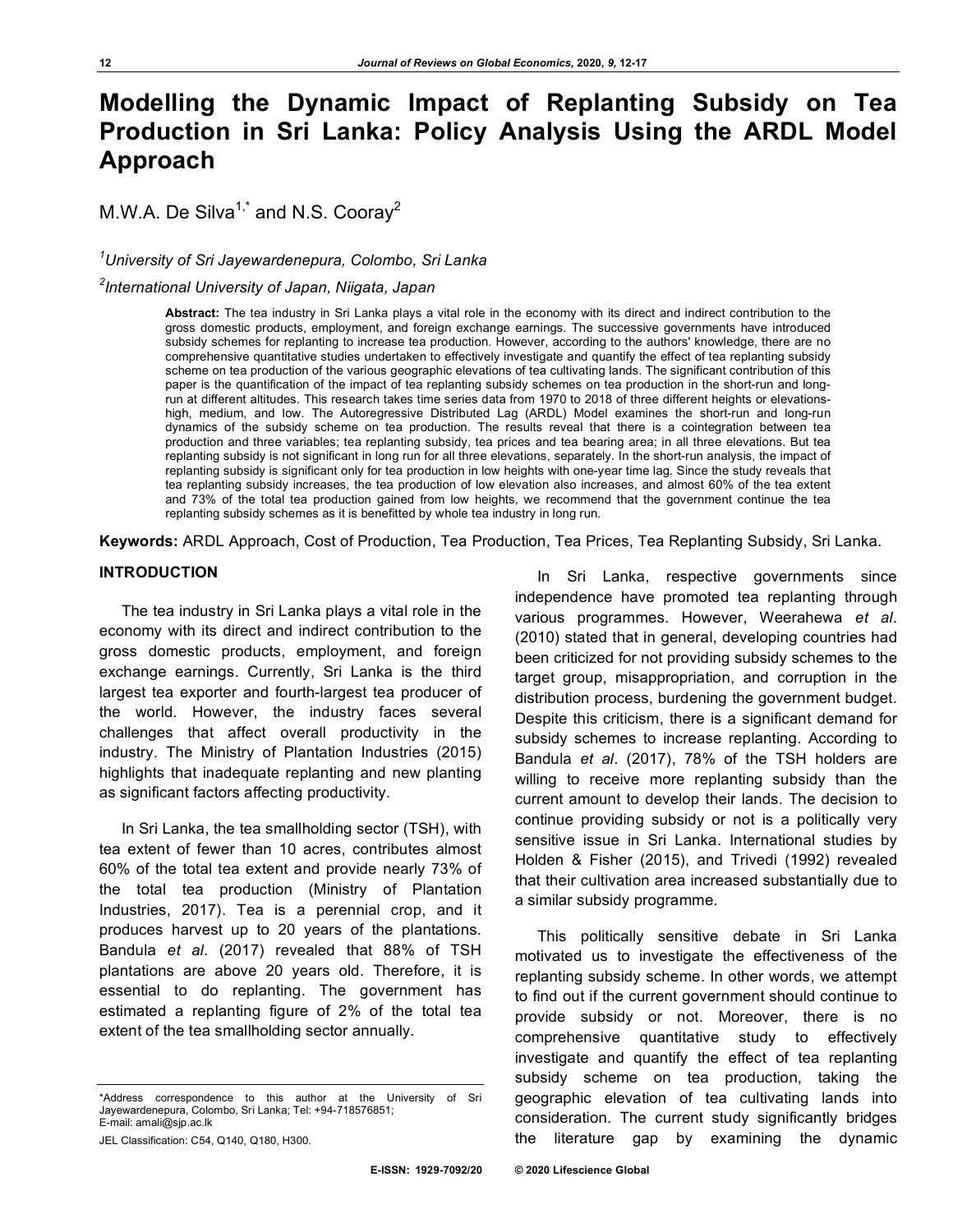relationship between tea replanting subsidy scheme on elevation wise tea production in the short-run and long run.

The paper organizes as follows: Section 2 presents a literature review, and Section 3 introduces methodology with data sources. Section 4 elaborates on data analysis and empirical findings. The concluding remarks and the policy implications are given at the end.

## **BRIEF REVIEW OF LITERATURE**

In Sri Lankan, a few studies have investigated the effectiveness of the subsidy schemes in the plantation sector. According to Weerahewa *et al*. (2010), subsidies are only a government burden due to misappropriation and corruption in the distribution process in Sri Lanka. Contradicting this statement, Abeysinghe (2014), revealed that 32% increment in fertilizer usage (because of the fertilizer subsidy) generates a 17% increment in paddy yield in Matale district during 2005 to 2008 and Chatura & Katsuhiro (2017) revealed, complete reduction of fertilizer subsidy would reduce rice production by around 4%. In the global context, Holden & Fisher (2015) applied a threeyear panel data analysis for 350 Malawian farm households to find out factors affecting for widespread adoption of drought-tolerant (DT) maize varieties. This study revealed that DT maize cultivation increased substantially from 2006 to 2012, due to the subsidy programmes. Trivedi (1992) applied aggregate timeseries data and tried several concepts of vintage production models to deal separately with replanting decisions and new planting decisions regarding cocoa cultivation. And results show that replanting and new planting subsidies significantly change the profitability of the cocoa sector in Bahia, Brazil..

Karunasena (1985), Cooray (1995), and Kodituwakku (2001) studied the impact of land area and tea prices on tea production using macrolevel models. However, those studies have not considered subsidy schemes explicitly taking the dynamic aspect of tea subsidy using ARDL. Moreover, subsidy schemes may affect the replanting and then tea production of different altitude differently. The limited studies in Sri Lanka have not considered those altitude differences.

Most of the researchers have applied the ARDL approach to examine the existence of cointegration and to estimate short-run and long-run parameters in their studies Tiwari & Shahbaz (2013), Narayan (2005), and Perman (1991) etc.

In an economy, change in any economic variables may bring change in another economic variable beyond the time. This change in a variable is not what reflects immediately, but it distributes over future period. So that ARDL model plays an important part when comes a need to analyze an economic scenario. The autoregressive distributed lag (ARDL) deals with single cointegration and is introduced originally by Pesaran and Shin (1999) and further extended by Pesaran *et al*. (2001).

This so called autoregressive distributed lag (ARDL) models are superior and popular since this method has certain econometric advantages in comparison to other single cointegration procedures. According to Halicioglu(2004), the reasons to apply ARDL are avoiding the endogeneity problems and inability to test hypotheses on the estimated coefficients in the longrun associated with the Engle-Granger method, the long and short-run parameters of the model are estimated simultaneously, all variables are assumed to be endogenous, and the econometric methodology is relieved of the burden of establishing the order of integration amongst the variables and of pre-testing for unit roots. Further he explained that all other methods require that the variables in a time-series regression equation are integrated of order one, i.e., the variables are I(1), only that of Pesaran *et al*. could be implemented regardless of whether the underlying variables are I(0), I(1), or fractionally integrated.

## **DATA SOURCES AND METHODOLOGY**

As mentioned earlier, this study investigates the impact of government subsidy schemes on tea production. We have taken the average tea price and tea land as control variables and a dummy variable to adjust the impact of irregular variations in two years, 1992 and 2016. Production of tea varies according to geographical elevations, and the subsidy also affects the output in different magnitudes. Moreover, production level, land area, and tea prices have been changing drastically according to the geographical elevations since 1970. Therefore, this study uses timeseries data from 1970 to 2018 at three altitudes high, medium, and low. The data sources include Statistical Bulletin of the Tea Board, Various Annual Reports of Central Bank of Sri Lanka, Tea Small Holdings Development Authority, and the Department of Census & Statistics of Sri Lanka.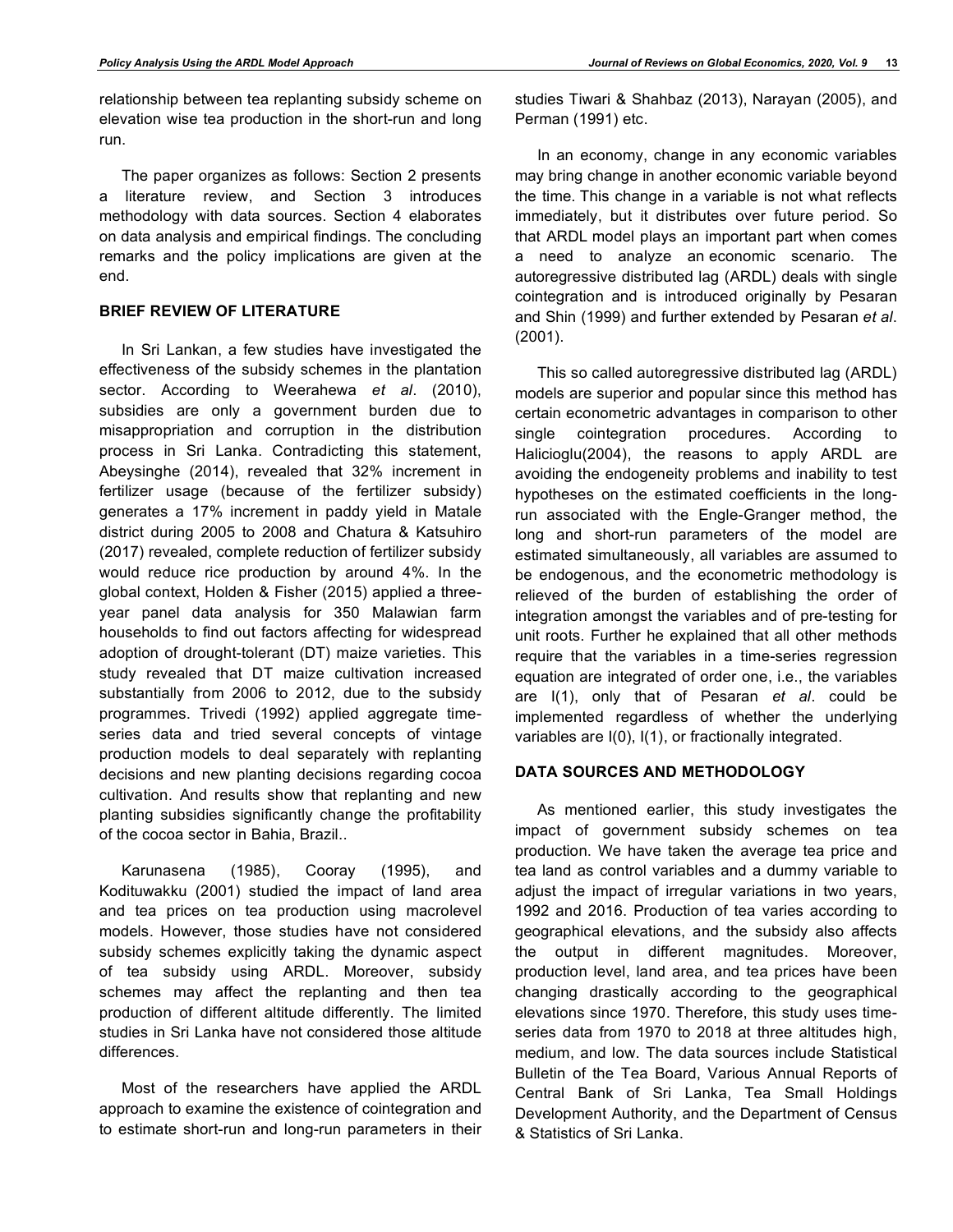| Variable          | <b>High Grown</b> | <b>Medium Grown</b> | <b>Low Grown</b> |
|-------------------|-------------------|---------------------|------------------|
| LOG(Production)   | <b>LOGQTHG</b>    | <b>LOGQTMG</b>      | LOGQTLG          |
| LOG(Subsidy)      | LOGSUBSIDY        | LOGSUBSIDY          | LOGSUBSIDY       |
| LOG(Tea price)    | <b>LOGTPHGA</b>   | LOGTPMGA            | <b>LOGTPLGA</b>  |
| LOG(Bearing Area) | LOGBAHG           | <b>LOGBAMG</b>      | <b>LOGBALG</b>   |

#### **Table 1: Variable Notations**

We applied Augmented Dicky Fuller (ADF) unit root test developed by Dickey and Fuller (1981) to test the time-series properties of the collected data.

As explained in the literature review, three ARDL models have been developed to investigate long run and short run relationships among the variables of three elevations. The variable notations are displaying in the following Table **1** and ARDL representations of equations 1,2, and 3 are formulated accordingly.

ARDL model for High grown tea production is;

 $\triangle InOTHG_r =$ 

 $a_0 + \sum_{i=1}^m a_{1i} \Delta lnQTHG_{t-i} + \sum_{i=0}^m a_{2i} \Delta lnSUBSIDY_{t-i} + \sum_{i=0}^m a_{3i} \Delta lnTPHGA_{t-i}$  $\sum_{i=0}^{m} a_{4i} \Delta lnBAHG_{t-i} + \sum_{i=0}^{m} a_{5i} \Delta Dummy_{t-i} + a_6 lnQTHG_{t-1} + a_7 lnSUBSIDY_{t-1} +$  $a_8ln$ TPHGA<sub>t-1</sub> +  $a_9ln$ BAHG<sub>t-1</sub> +  $a_{10}Dummy_{t-1}$ .

ARDL model for medium grown tea production is;

 $\Delta lnQTMG_t =$ 

 $\frac{a_0 + \sum_{i=0}^{m} a_{i1} \Delta lnQTMG_{t-i} + \sum_{i=0}^{m} a_{2i} \Delta lnSUBSDY_{t-i} + \sum_{i=0}^{m} a_{3i} \Delta lnTPMGA_{t-i} + \sum_{i=0}^{m} a_{4i} \Delta lnBAMG_{t-i} + \sum_{i=0}^{m} a_{5i} \Delta Dummy_{t-i} + a_6 lnQTMG_{t-1} + a_7 lnSUBSIDY_{t-1} +$  $a_8ln$ TPMGA<sub>t-1</sub> +  $a_8ln$ BAMG<sub>t-1</sub>. + $a_{10}Dummy_{t-1}$ 

#### ARDL model for low grown tea production is;

 $\Delta lnQTLG_t = a_0\sum_{i=1}^m a_{1i}\Delta lnQTLG_{t-i} + \sum_{i=0}^m a_{2i}\Delta ln\text{SUBSIDY}_{t-i} + \sum_{i=0}^m a_{3i}\Delta ln\text{TPLGA}_{t-i} +$  $\sum_{i=0}^{m} a_{4i} \Delta in \text{BALG}_{t-i} + \sum_{i=0}^{m} a_{5i} \Delta Dummy_{t-i} + a_6 lnQTLG_{t-1} + a_7 lnSUBSIDY_{t-1} +$  $a_8ln$ TPLGA<sub>t-1</sub> +  $a_9ln$ BALG<sub>t-1</sub>. + $a_{10}Dummy_{t-1}$ 

Investigation of the presence of a long-run relationship amongst the variables of three equations are tested by means of bounds testing procedure of Pesaran *et al*(2001). The bounds testing procedure is based on the F or Wald-statistics and is the first stage of the ARDL cointegration method testing following hypotheses;

 $H<sub>0</sub>$ : Does not exist cointegration among variables

 $H_1$ : There exists cointegration.

Thus, two sets of critical values are computed by Pesaran *et al*. for a given significance level. One set assumes that all variables are I (0) and the other set assumes they are all I (1). If the computed F-statistic exceeds the upper critical bounds value, then there exists cointegration ( $H_0$  is rejected). If the F-statistic

falls into the bounds, then the test becomes inconclusive. Lastly, if the F-statistic is below the lower critical bounds value, it implies no cointegration.

Diagnostic tests, which include the serial correlation test (Breusch-Godfrey Test), normality tests (Jarque-Bera Test), heteroscedasticity (Breusch-Pagoan-Godfrey Test), and cumulative sum of recursive residuals (CUSUM) proposed by Brown *et al*. (1975), examined the validity of the ARDL models.

#### **DATA ANALYSIS AND EMPIRICAL FINDINGS**

Following table presents the descriptive analysis of the variables.

According to the summary values in Table **2**, low elevation tea has highest amount of production, tea price, and bearing area while comparing values of the other two elevations.

The stationary tests, ARDL modelling (cointegration), and the validity tests of the ARDL models are given below.

The variables are tested for the presence of stationary by applying the Augmented Dickey-Fuller (ADF) unit root test before performing an econometric analysis. Table **3** report the results for high, medium, and low grown, respectively.

The results of the unit root test indicate that all the variables are stationary at  $I(0)$  or  $I(1)$  and this is to ensure that the none of the variables are in I (2). Therefore, this result leads us to proceed with the ARDL approach to examine the long-run relationship between tea production and tea subsidy treating other two variables; tea land and average tea price act as control variables, and a dummy variable.

Results of the ARDL bound testing approach to cointegration are shown in Table **4**.

Results reported that F-statistics for high grown (4.72), medium grown (9.28) and low grown (5.91), are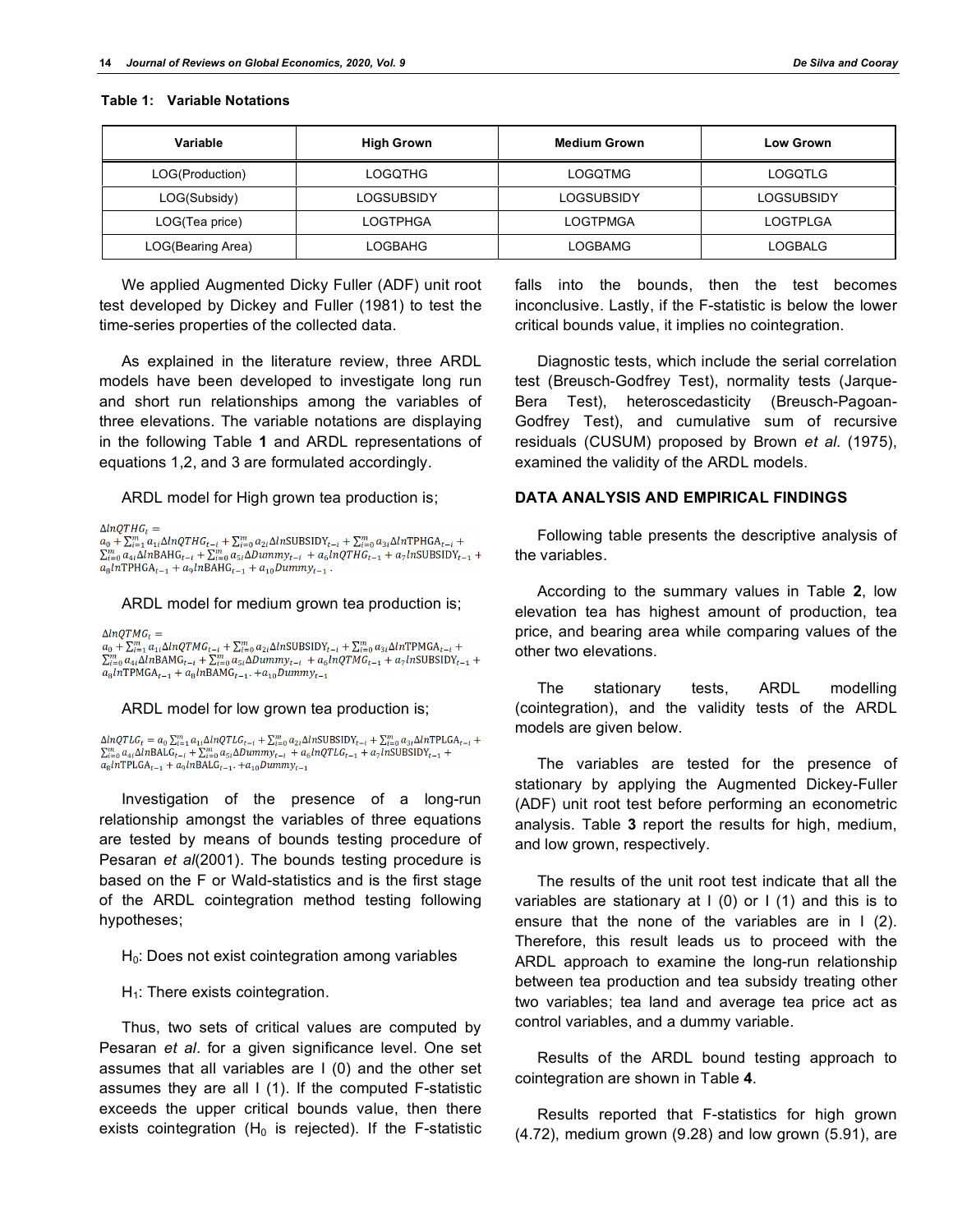### **Table 2: Descriptive Statistics**

| <b>Statistic</b>                     | <b>High Grown</b> | <b>Medium Grown</b> | Low grown |
|--------------------------------------|-------------------|---------------------|-----------|
| Average production (kg)              | 75773989          | 54675762            | 125168749 |
| Average price per kg. (Rs.)          | 145.20            | 136.34              | 161.62    |
| Average bearing area (hec)           | 57305.3           | 74051.37            | 76232.12  |
| Average tea replanting subsidy (Rs.) | 124561.2          | 124561.2            | 124561.2  |

#### **Table 3: Estimation of Unit Root Tests**

| <b>ADF Test</b>   |             |          |                     |             |          |                  |             |          |
|-------------------|-------------|----------|---------------------|-------------|----------|------------------|-------------|----------|
| <b>High Grown</b> |             |          | <b>Medium Grown</b> |             |          | <b>Low Grown</b> |             |          |
| <b>Variables</b>  | t-Statistic | P-value  | Variables           | t-Statistic | P-value  | <b>Variables</b> | t-Statistic | P-value  |
| <b>LOGQTHG</b>    | $-4.54$     | $0.006*$ | <b>LOGQTMG</b>      | $-2.57$     | 0.11     | <b>LOGQTLG</b>   | $-1.03$     | 0.73     |
| ALOG OTHG         | $-8.49$     | $0.000*$ | <b>ALOG QTMG</b>    | $-11.19$    | $0.000*$ | <b>ALOG QTLG</b> | $-7.83$     | $0.000*$ |
| LOGHGATP          | $-1.19$     | 0.66     | <b>LOGMGATP</b>     | $-1.85$     | 0.35     | LOGLGATP         | $-1.75$     | 0.399    |
| <b>ALOGHGATP</b>  | $-6.61$     | $0.000*$ | <b>ALOGMGATP</b>    | $-6.97$     | $0.000*$ | <b>ALOGLGATP</b> | $-6.63$     | $0.000*$ |
| <b>LOGBAHG</b>    | $-0.46$     | 0.89     | <b>LOGBAMG</b>      | $-1.12$     | 0.70     | LOGBALG          | $-0.94$     | 0.765    |
| <b>ALOGBAHG</b>   | $-6.27$     | $0.000*$ | <b>ALOGBAMG</b>     | $-5.50$     | $0.000*$ | <b>ALOGBALG</b>  | $-5.85$     | $0.000*$ |
| LOGSUBSIDY        | $-1.95$     | 0.30     | LOGSUBSIDY          | $-1.95$     | 0.30     | LOGSUBSIDY       | $-1.73$     | 0.409    |
| Δ<br>LOGSUBSIDY   | $-5.67$     | $0.000*$ | A LOGSUBSIDY        | $-5.68$     | $0.000*$ | A LOGSUBSIDY     | $-5.66$     | $0.000*$ |

Source: Author's own calculations. Note: The asterisks \* and \*\* denote the significant at 5% level and 1% level respectively.

### **Table 4: The Results of the Cointegration Test**

| Panel I: ARDL Long Run Form and F Bounds Tests |                                                           |                   |                                                              |                   |                                                       |  |
|------------------------------------------------|-----------------------------------------------------------|-------------------|--------------------------------------------------------------|-------------------|-------------------------------------------------------|--|
| Elevation                                      | <b>High-Grown</b>                                         |                   | Medium-Grown                                                 |                   | Low-Grown                                             |  |
| Estimated model                                | LOGBAHG, LOGHGATP,<br>LOGSUBSIDY, DUMMY<br><b>LOGQTHG</b> |                   | LOGBAMG, LOGMGATP,<br>LOGSUBSIDY, DUMMY on<br><b>LOGQTMG</b> |                   | LOGBALG, LOGLGATP,<br>LOGSUBSIDY, DUMMY on<br>LOGQTLG |  |
| ARDL                                           | (3,0,1,3,2)                                               |                   | (1,3,1,2,2)                                                  |                   | (4,4,3,2,4)                                           |  |
| <b>F-statistics</b>                            | $4.72**$                                                  |                   | $9.28**$                                                     |                   | $5.91**$                                              |  |
| Outcome                                        | Presence of cointegration at 1%                           |                   | Presence of cointegration at 1%                              |                   | Presence of cointegration at 1%                       |  |
| <b>Critical values</b>                         |                                                           |                   |                                                              |                   |                                                       |  |
| <b>Lower Bounds</b>                            |                                                           |                   | <b>Upper Bounds</b>                                          |                   |                                                       |  |
| 2.5 percent level                              |                                                           | 3.15              |                                                              | 4.08              |                                                       |  |
| 1 percent level                                |                                                           | 3.65              |                                                              | 4.66              |                                                       |  |
| Panel II: diagnostic tests                     |                                                           | <b>Statistics</b> |                                                              | <b>Statistics</b> | <b>Statistics</b>                                     |  |
| $R^2$                                          |                                                           | 0.69              |                                                              | 0.89              | 0.99                                                  |  |
| Breusch-Godfrey Serial Correlation LM test     |                                                           | 0.32(0.73)        |                                                              | 0.059(0.94)       | 0.94(0.41)                                            |  |
| Heteroskedasticity Test: Breusch-Pagan-Godfrey |                                                           | 1.91(0.07)        |                                                              | 0.44(0.94)        | 0.49(0.95)                                            |  |
| Normality Test Jarque-Bera Test                |                                                           | 4.33(0.512)       |                                                              | 2.01(0.36)        | 0.37(0.84)                                            |  |
| <b>CUSUM (See Appendix)</b>                    |                                                           |                   | Stable                                                       | Stable            | Stable                                                |  |

Source: Authors' own calculations.

Note: The asterisks \* and \*\* denote the significant at 5% level and 1% level respectively. The parenthesis () is the probability values of diagnostic tests.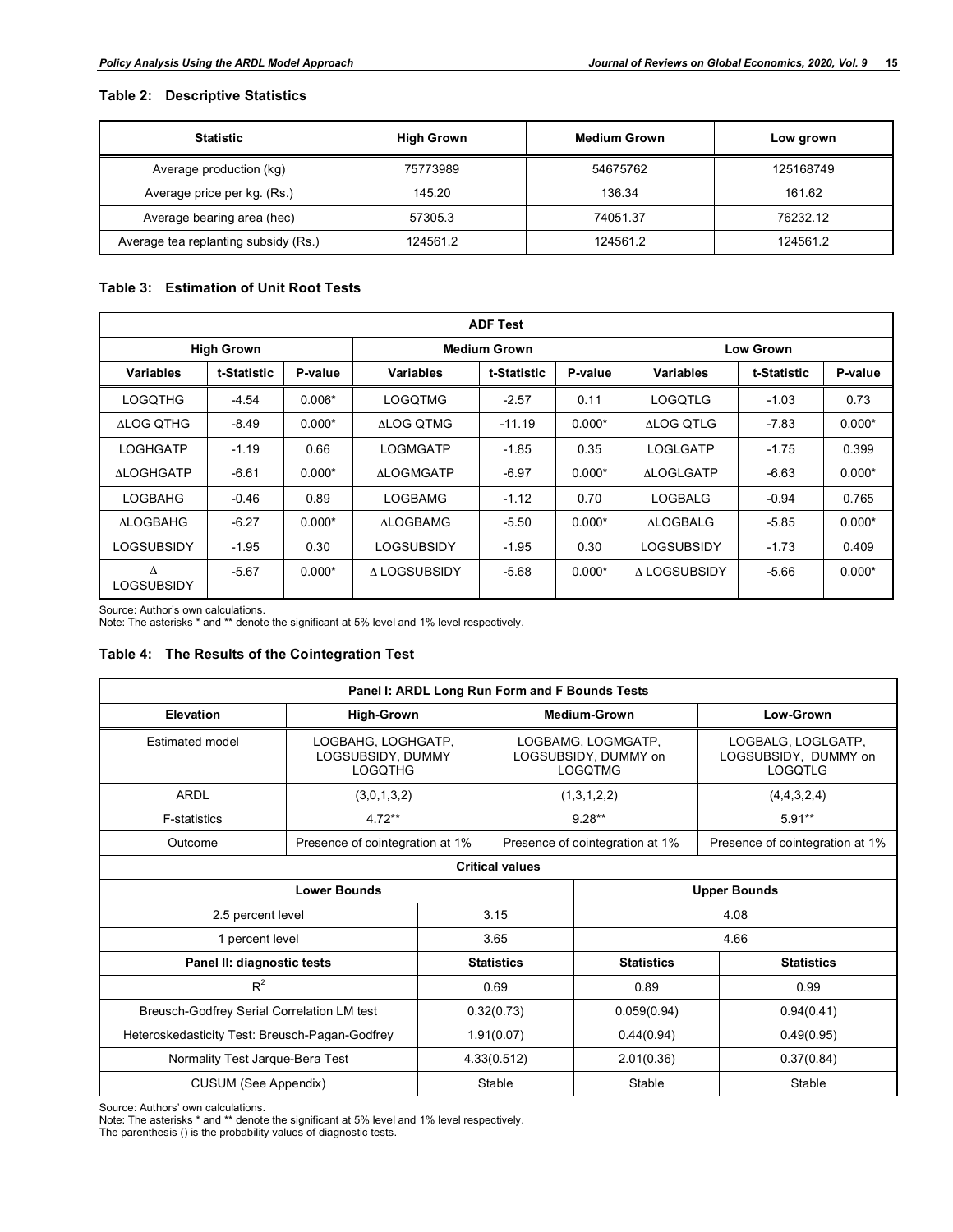higher than the upper critical bound of 4.66 at 1% level of significance. These results imply that there are longrun relationships between tea production and the other three variables (tea replanting subsidy, tea land and tea price) in all three elevations. The diagnostic tests have been conducted to test whether the results are free from the problem of serial autocorrelation, heteroscedasticity and normality of residuals. The Table **4** shreds of evidence for the validity of these three models. Figures **1-3** in appendix depicts the stability of the models using the plot of the cumulative sum of recursive residuals (CUSUM TEST).

Table **5** depicts the short-run results and their robustness for three elevations. The previous year tea replanting subsidy is significant only for tea production in low elevation. Table **5** provided a negative and considerable error correction term for all three elevations indicating that any disequilibrium in the model of tea production will get corrected with the rate of adjustment of 127%, 105%, and 7% on an annual basis, in high, medium and low elevations respectively.

**Table 5: Short Run Results from ARDL Error Correction Regression of High Grown, Medium Grown & Low Grown**

| <b>High Grown</b>   |             |         |  |  |  |
|---------------------|-------------|---------|--|--|--|
| Variable            | Coefficient | p-value |  |  |  |
| CointEq $(-1)^*$    | $-1.27$     | 0.0000  |  |  |  |
| <b>Medium Grown</b> |             |         |  |  |  |
| CointEq $(-1)^*$    | $-1.05$     | 0.0000  |  |  |  |
| <b>Low Grown</b>    |             |         |  |  |  |
| D(LOGSUBSIDY(-1))   | 0.177       | 0.0000  |  |  |  |
| CointEq $(-1)^*$    | $-0.07$     | 0.0000  |  |  |  |

#### **CONCLUSIONS AND POLICY IMPLICATIONS**

The main objective of this study was to analyse the short-run and long-run effects of tea replanting subsidy on tea production, considering the three geographical elevations in Sri Lanka. The results of ARDL bound testing revealed that there is a cointegration between tea production and three variables; tea replanting subsidy, tea prices and tea bearing area; in all three elevations. But when considering long run coefficients separately, the tea replanting subsidy is not significant with tea production in long run in all three elevations.

The short-run impact of the replanting subsidy on tea production is significant only for the low elevation area. We also found that the replanting subsidy has become more productive with a one-year time lag. The results of this study are different from that of Weerahewa *et al*. (2010).

According to our literature review, small tea holdings are in low elevation and the majority of them have a land area of less than one acre. And most of the planters apply for government subsidy schemes. This information and our empirical investigation suggest that subsidy schemes are more effective in replanting and on tea production in low elevation regions. Given the findings of this study, one can argue the government should continue the tea replanting subsidy schemes in Sri Lanka as it will pay off in the long-run.

#### **APPENDIX**



**Figure 1:** Stability Test for High Grown Tea Production.



**Figure 2:** Stability Test for Medium Grown Tea Production.